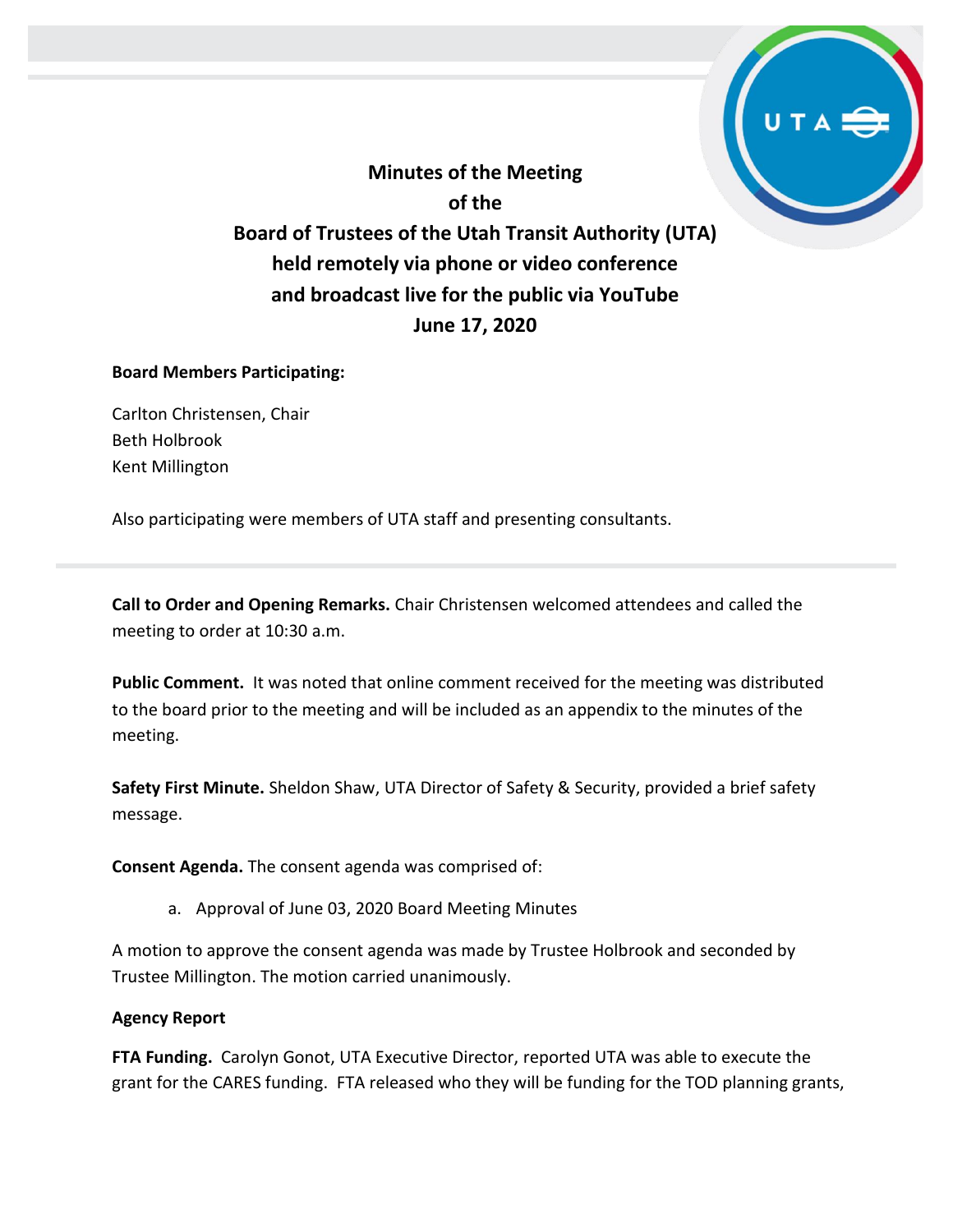and UTA received two grants: one for the South Utah County Frontrunner area and one for Point of the Mountain. Ms. Gonot gave updates on both projects.

Chair Christensen noted a public comment concern that the planning of these projects will divert UTA from service implementation. Chair Christensen asked if this would be an either/or opportunity or if service would be looked at further down the road. Ms. Gonot stated it would be an opportunity to support the service in the future as it is planned correctly.

#### **Resolutions**

## **R2020-03-02 (Amended) – Resolution Approving a Revised Interlocal Agreement for the Maintenance of Park and Ride Lots near Big and Little Cottonwood Canyons with Salt Lake County; Utah Department of Transportation; and the City of Cottonwood Heights**

Chair Christensen stated that the board approved an earlier version of this agreement on March 25, 2020, and noted a revised ILA is now being presented for approval.

Under the terms of this agreement, all identified partners will contribute financially to Salt Lake County for the maintenance of Park and Ride Lots near Big and Little Cottonwood Canyons. Salt Lake County will be responsible for the majority of the required maintenance identified in the agreement. UTA's financial commitment will be \$22,000 per year for a total five-year amount of \$110,000. In addition to the annual payment, UTA will continue to have bus platform maintenance and snow removal responsibility.

A motion to approve R2020-03-02 (Amended) was made by Trustee Holbrook and seconded by Trustee Millington. The motion carried unanimously, with aye votes from Trustee Millington, Trustee Holbrook, and Chair Christensen.

### **R2020-06-02 – Resolution Authorizing Actions Necessary to Amend Certain Bond Documents, Releasing Certain Debt Reserve Fund Monies and Replacing them with Surety Instruments**

Bob Biles, UTA Chief Finance Officer, was joined by Brian Baker of Zions Public Finance and Blake Wade of Gilmore and Bell. Mr. Biles provided background stating that concurrent with recent bond refundings, UTA's bond counsel and financial advisor reviewed the required bond reserve, the amount of bond reserves UTA maintains through cash or surety instruments, and minimum requirements for cash and surety instruments.

In the Board of Trustees meeting of April 8, 2020, UTA's Financial Advisor, Bond Counsel, and Chief Financial Officer presented two opportunities to substitute bond sureties for bond proceeds held in bond reserves. The board directed the finance team to explore the options and with this resolution, UTA's finance team proposes the following: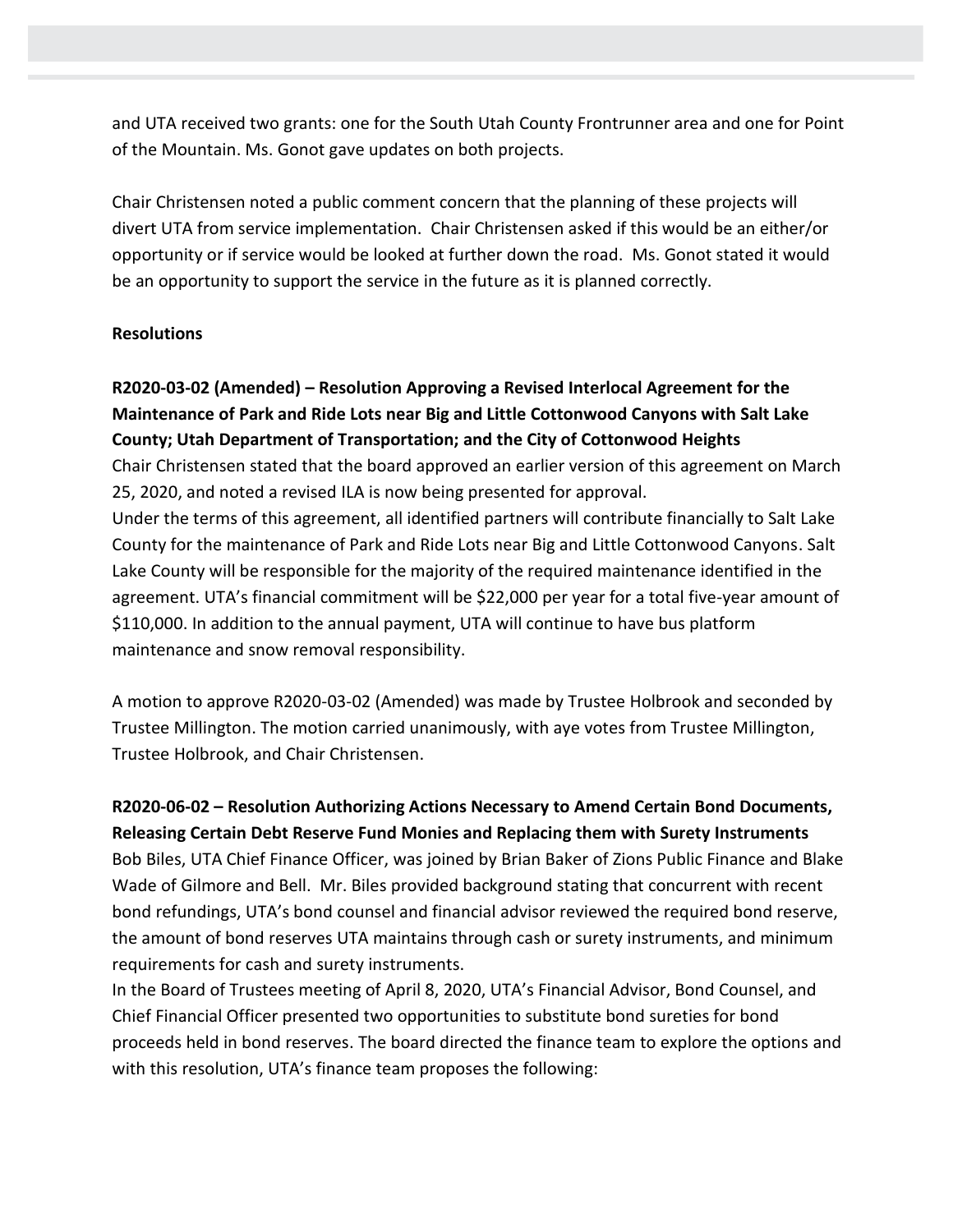- Senior bond debt reserve UTA's finance team recommends substituting sureties for the \$19.2 million of bond proceeds held in reserve.
- Subordinate bond debt reserve Finance team recommends that UTA purchase additional sureties at a cost of \$160,000 which would be substituted for \$10 million of bond proceeds held in reserve.

Resolution 2020-06-02 authorizes the Board of Trustees Chair, the Executive Director, and the Secretary or Treasurer to execute and deliver the indenture addendums and to take other actions which may be needed to carry out the matters authorized in the resolution.

Mr. Biles outlined the costs and timeline associated with the recommended actions as well as possible uses for the bond proceeds that would be freed up by substituting them with sureties. Mr. Biles also mentioned that since the posting of meeting materials, the Tenth Supplemental Indenture (Exhibit B to the resolution) was revised. Mr. Wade explained the revisions primarily include changing language from consent to acknowledgment of UTA's actions by the surety company.

Chair Christensen asked if it is unusual for a public agency to hold surety bonds versus debt reserves. Mr. Baker stated that in 2015 UTA amended its overall general indenture so a reserve was no longer needed, and the agency has not used them since.

Trustee Holbrook clarified that when UTA goes to do another debt restructuring or bonding for a project it can be decided, based on the market and what makes sense at the time of bonding, if a surety will work better than a reserve. Trustee Millington commented his support for moving forward.

A motion to approve R2020-06-02 with the revised exhibit B as described was made by Trustee Millington and seconded by Trustee Holbrook. The motion carried unanimously, with aye votes from Trustee Millington, Trustee Holbrook, and Chair Christensen

## **R2020-06-03 – Resolution Approving the Interlocal Cooperation Agreement with Clearfield City for the Construction of a Pedestrian/Bike Trail.**

Mary DeLoretto, UTA Chief Service Development Officer, stated that UTA has been working with Clearfield City to implement a trail system to improve the pedestrian and bike connection to the Clearfield FrontRunner Station. Hal Johnson, UTA Manager of Project Development, stated UTA has been awarded \$1.65 million from a Construction Mitigation/Air Quality (CMAQ) grant to construct a trail from the FrontRunner Station to the nearby, existing D&RGW Trail. The City has agreed to provide \$120,000 in local match for the project. The Interlocal Agreement between Clearfield City and UTA details the funding commitments for the trail project and defines the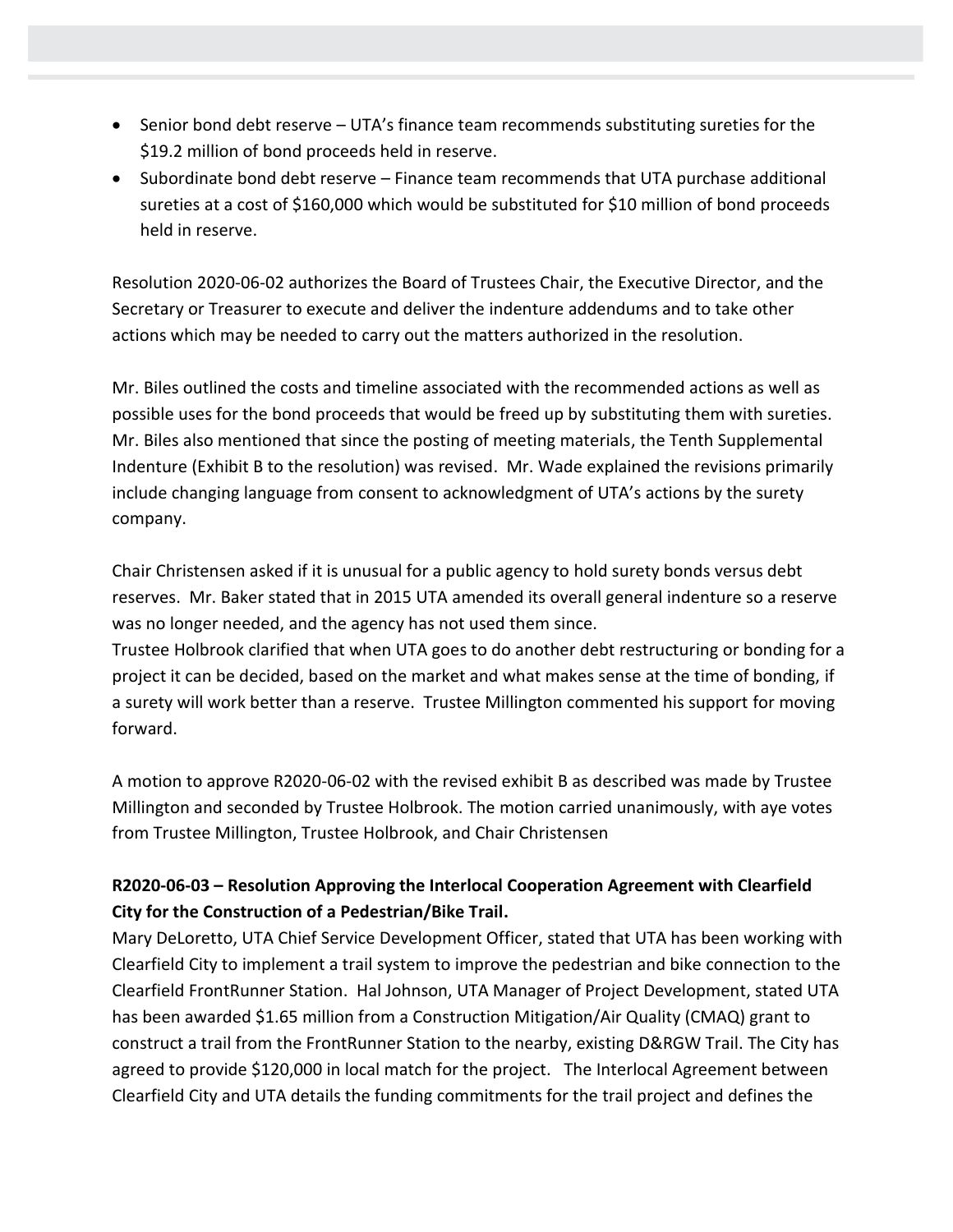roles and responsibilities for trail construction and ongoing trail maintenance. UTA will be responsible for trail construction. UTA will also be responsible for maintaining the segments of the trail within UTA property, and the City will be responsible for maintaining all other segments of the trail.

Trustee Holbrook mentioned that coordination is happening with the city and TOD partners and thanked staff for moving this valuable project forward.

A motion to approve R2020-06-03 was made by Trustee Holbrook and seconded by Trustee Millington. The motion carried unanimously, with aye votes from Trustee Millington, Trustee Holbrook, and Chair Christensen.

## **R2020-06-04 – Resolution Approving the Execution of an Interlocal Cooperation Agreement with the Utah Department of Transportation for the Vineyard FrontRunner Station and Northern Utah Double Tracking Project.**

Ms. DeLoretto gave background that during the 2018 Legislative Session, \$4 Million dollars was appropriated for the design and construction of the Vineyard FrontRunner Station. To mitigate impacts of Positive Train Control (PTC) it was determined that an additional 1.8 miles of double track would be needed north of the new Vineyard station. Double tracking costs were included in UTA's 2020 capital budget. Due to the nature of the funds for the station and to streamline costs and effort, it was determined that a single contractor would be used for both the station and doubletracking and that UDOT would take the lead on managing the project and procuring a designer and contractor. The interlocal agreement details how UTA and UDOT will work together during design and construction of the overall project. When the project is finished UTA will assume responsibility for maintenance.

Chair Christensen asked if it is unusual for another entity to manage a project wherein UTA has the majority stake in funding. Ms. DeLoretto responded that UTA and UDOT have a history of working together to coordinate projects and that it will be more efficient to have one contractor doing both portions of the project. Additionally, Stacey and Witbeck, who constructed FrontRunner south, has been selected as the contractor and has significant knowledge of this project. Chair Christensen expressed confidence in UTA's management of rail and transit projects and that UTA will continue to manage our rail projects in the future.

Trustee Holbrook asked about the costs of dual oversight of the project. Ms. DeLoretto responded that the oversight has been included in the budget and that each entity would pay for their own oversight costs.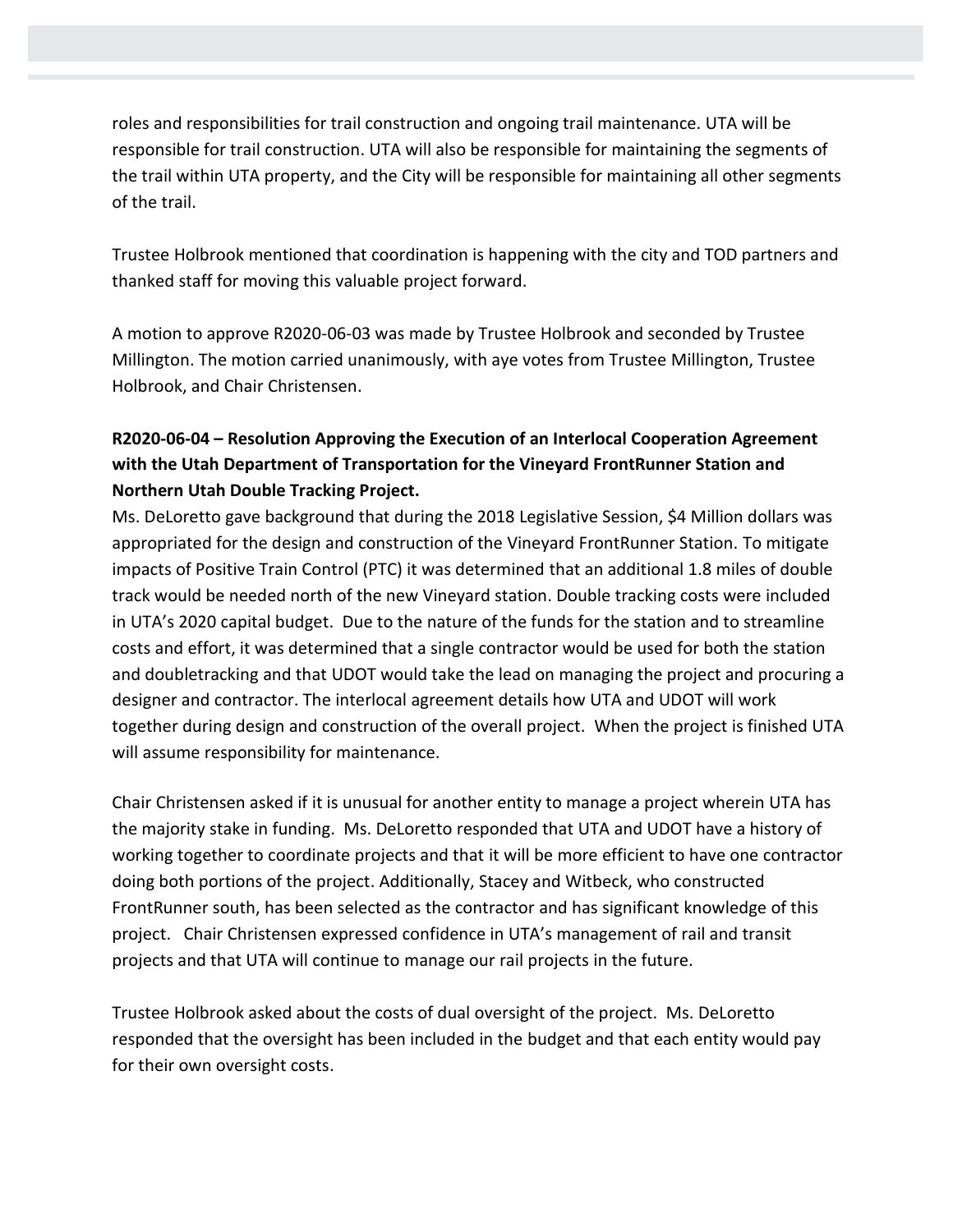A motion to approve R2020-06-04 was made by Trustee Millington and seconded by Trustee Holbrook. The motion carried unanimously, with aye votes from Trustee Millington, Trustee Holbrook, and Chair Christensen.

#### **Contracts, Disbursements, and Grants**

**Contract: CAD/AVL Software Development Services (Software Technology Group).** Dan Harmuth, UTA IT Director, provided background on UTA's bus/train CAD/AVL software system, and the proposed three year contract term with Software Technology Group (STG). During this project staff will be educated and trained to allow UTA to then service and support the new development at the end of the STG contract. The contract allows for early termination once the work is completed according to UTA requirements.

Chair Christensen asked how much of the code can be retained and maintained internally. Mr. Harmuth stated that staff will be trained to maintain and customize the program after the contract has ended.

A motion to approve the contract was made by Trustee Holbrook and seconded by Trustee Millington. The motion carried unanimously.

#### **Pre-Procurements**

**Federal and State or Local Government Relations Lobbyist Services.** Todd Mills, UTA Senior Supply Chain Manager explained that this is a procurement to solicit proposals from individuals or firms who are interested and qualified to provide Federal and State or Local Government Relations Services. It is the intent to select one or more to accomplish all the services outlined in the solicitation. This will be procured using an RFP procurement with selection based on technical criteria in addition to price.

**Joint Bus Procurement with Park City Transit.** Mr. Mills explained that this is a joint procurement between the Utah Transit Authority and Park City Transit agencies to purchase electric buses and accompanying charging equipment. The Park City Transit agency and UTA will each purchase buses and charging equipment through the vendor procured by Park City Transit. Funding for these buses and chargers is made up of various grants. This will be procured as a competitive RFP procurement.

Chair Christensen asked if it was beneficial for both UTA and Park City to do a joint procurement. Mr. Mills responded that it was universally beneficial. Trustee Holbrook asked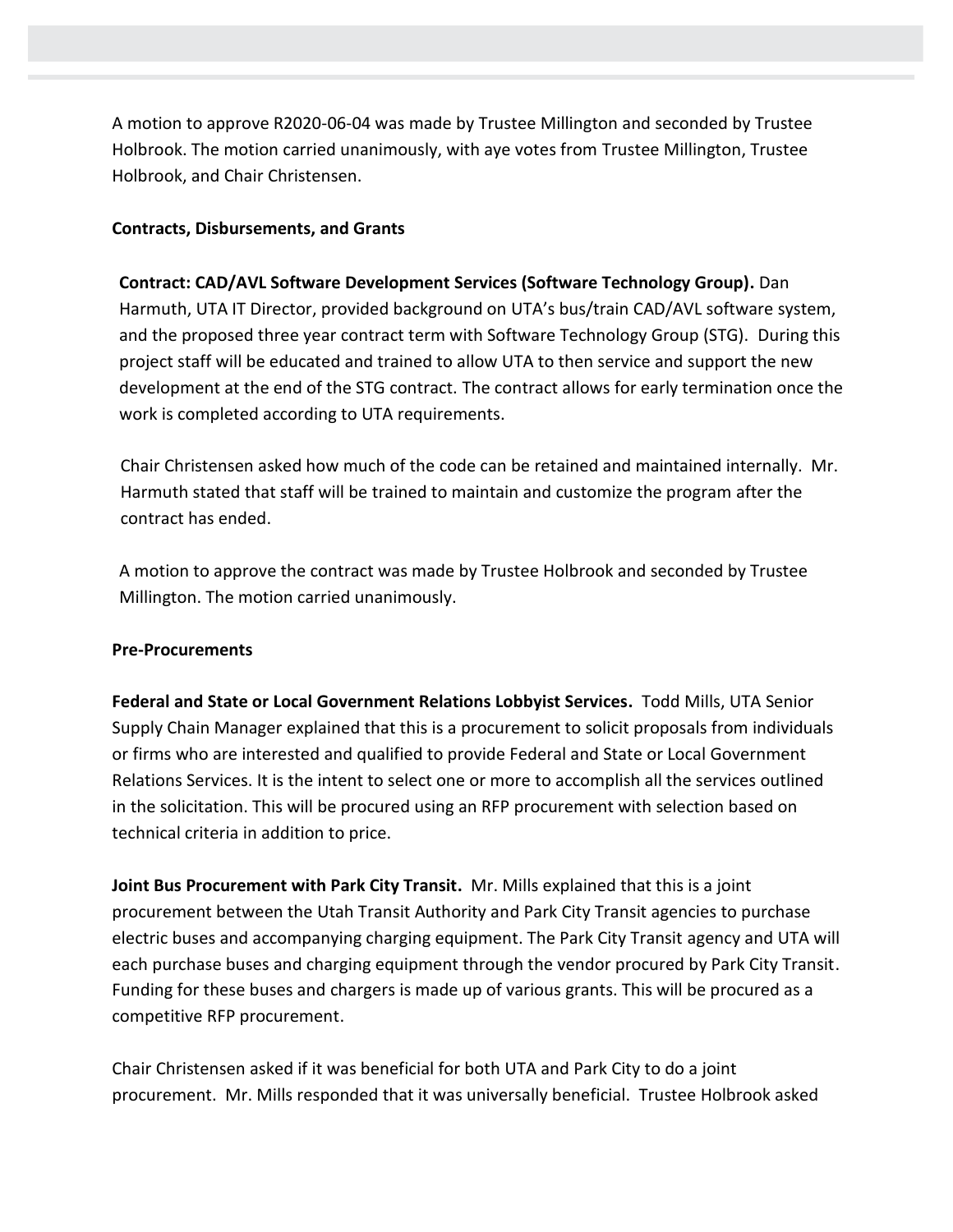why multiple chargers would need to be purchased. Jesse Rogers, UTA Vehicle Procurement Admin., responded that there are two types of chargers and explained that having one vendor for the buses can help standardized charging equipment.

**Grant Application: Federal Railroad Administration (FRA) Research Transportation Innovation Grant Consolidated Rail Infrastructure and Safety Improvements (CRISI) – Sharp-Tintic Railroad Connection Project.** Ms. DeLoretto explained that the Federal Railroad Administration offers a grant opportunity through their Consolidated Rail infrastructure and Safety Improvements (CRISI) program. This grant opportunity funds innovative safety enhancements and general improvements to infrastructure. This project will:

- Provide a route for future expansion of the UTA Frontrunner to southern Utah County
- Re-route Union Pacific freight trains from the Tintic Railroad Line to the Sharp Railroad Line, bypassing the current route through Springville residential areas, increasing safety by eliminating train traffic from six highway/rail crossings.
- Allow Springville City to access the areas currently used for the Tintic Railroad corridor for future trail opportunities.
- Provide a safer walking route for children to a local elementary school and reduce bus routes.

The project has already secured \$6.3M in grants/local match. However, due to scope changes required by Union Pacific, an additional \$3.8M in federal funding and \$180,000 in local funding is required. This grant, if awarded, would cover that funding gap. Trustee Millington asked if UTA was taking advantage of the opportunity to put allowable indirect costs into the grant request. Ms. DeLoretto responded that yes, she is looking at project management as part of that request.

### **Service and Fare Approvals**

**Hive Pass Program Agreement (Salt Lake City Corporation).** Monica Morton, UTA Fares Director, gave background that the Hive Cooperative Pass Purchase and Administration Agreement is a transit pass program that gives Salt Lake City residents access to a discounted Monthly Standard Adult Local transit pass. Salt Lake City agrees to administer the program. Chair Christensen asked if another city has approached UTA to do something similar. Ms. Morton responded that other cities have inquired but have not been willing to take on the effort of administering the program.

A motion to approve the agreement was made by Trustee Holbrook and seconded by Trustee Millington. The motion carried unanimously.

### **Discussion Items**

**Sandy East Village 3 Transit Oriented Development Financial Analysis and Proposed Associated Agreements.** Paul Drake, UTA Director of Real Estate & TOD, explained the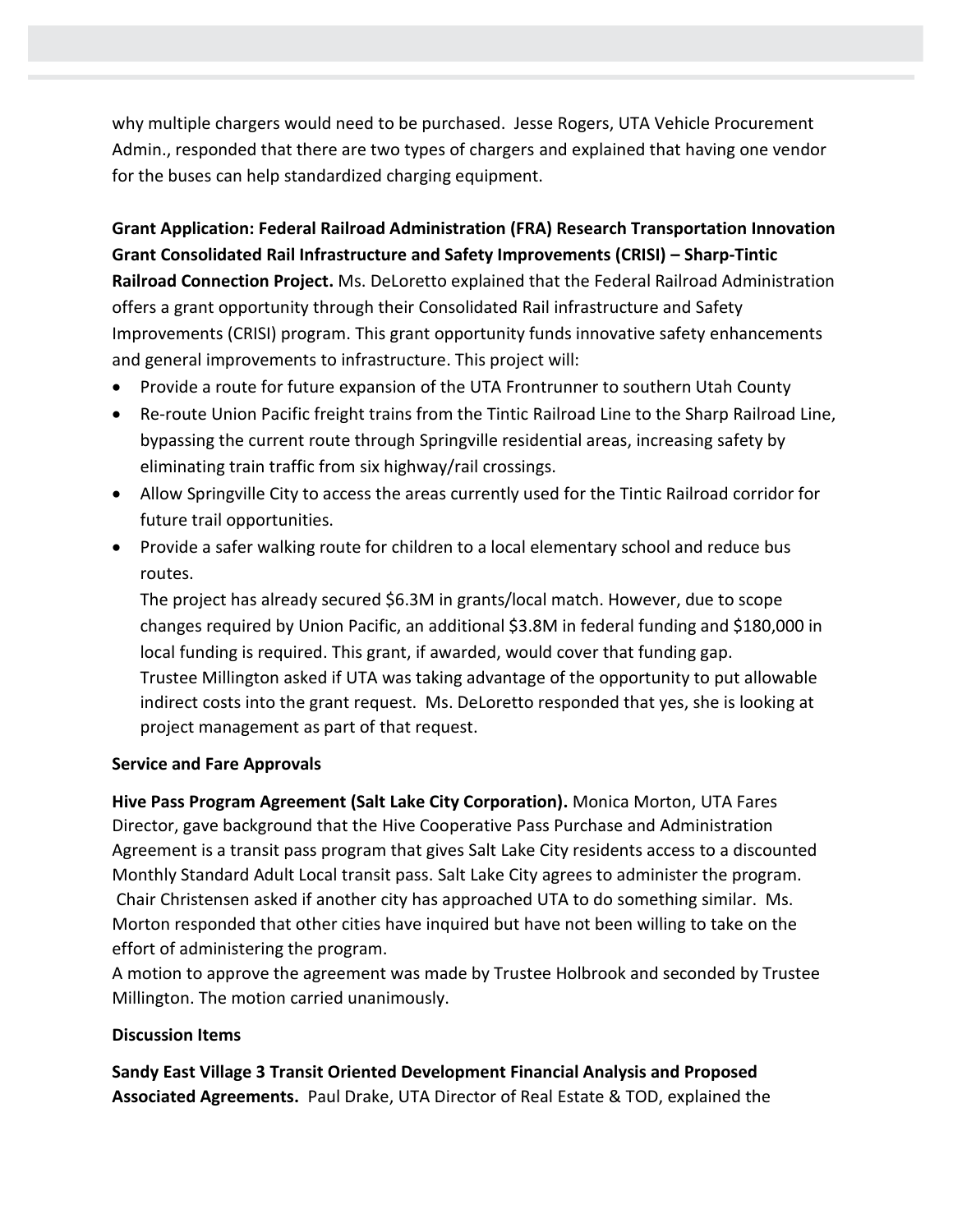proposed East Village 3 transit-oriented development (TOD) now in the financial analysis stage. In a subsequent board meeting, a resolution to approve the various agreements associated with the operating agreement will be brought to the board. Mr. Drake summarized the history and details of the development project along with the various agreements.

The Sandy East Village 3 is part of the Sandy Civic Center TOD and occupies 6 acres of land adjacent to the UTA Trax line. The development includes a shared parking garage, 305 residential units, and 10,000 square feet of retail/commercial space. The contract to construct the parking garage has already been approved by the previous UTA board and has been on hold pending selection of equity partners and construction financing for the accompanying development phase.

Mr. Drake explained what is included in the Financial Analysis and that the Operating Agreement forms a partnership entity between Hamilton Partners and UTA named HPUTA East Village 3 LLC ("HPUTA"). The Limited Liability Company Agreement ("EV3 Joint Venture Agreement") forms the principal development entity, named East Village 3 LLC ("EV3"). Cash flows will be distributed to HPUTA via the terms of the EV3 Joint Venture Agreement, and cash flows to UTA will be determined by the HPUTA Operating Agreement. Related agreements include the Contribution Agreement; Ground Lease; Parking Structure Management Agreement; and the Parking Structure Construction, Operation and Easement Agreement ("COREA"). Mr. Drake gave a brief summary of each agreement.

Chair Christensen asked regarding the availability of retail near the project, specifically grocery availability. Mr. Drake stated it is unknown what retail will come. Trustee Holbrook stated grocery and childcare retail tenants are critical to prioritize as the development moves forward.

Chair Christensen asked how the value of the development property was determined. Mr. Drake responded that it was determined in the initial appraisal and that there are mechanisms in place to compensate for appreciation. Chair Christensen asked if the Executive Director will be over future decision points in this phase of the project. Mr. Drake responded yes, as long as they do not exceed the board approval value threshold, in which case they would return to the Board for review and approval. Chair Christensen asked what obligations existed for UTA for the parking structure approved by the prior UTA board. Mr. Drake responded that UTA will contribute the property to the joint venture according to the associated agreements. UTA would own the garage and the underlying property and provide a permanent easement to the development for its stalls. Each entity would pay its respective share of the construction and maintenance. Trustee Holbrook asked what the maintenance contract will look like when the development is finished. Mr. Drake responded that Hamilton Partners will manage and maintain the garage and UTA would pay its proportionate share of the costs. Chair Christensen asked if UTA's portion for funding of the garage was budgeted for in 2018. Mr. Drake responded that money has been set aside for UTA's portion of the garage.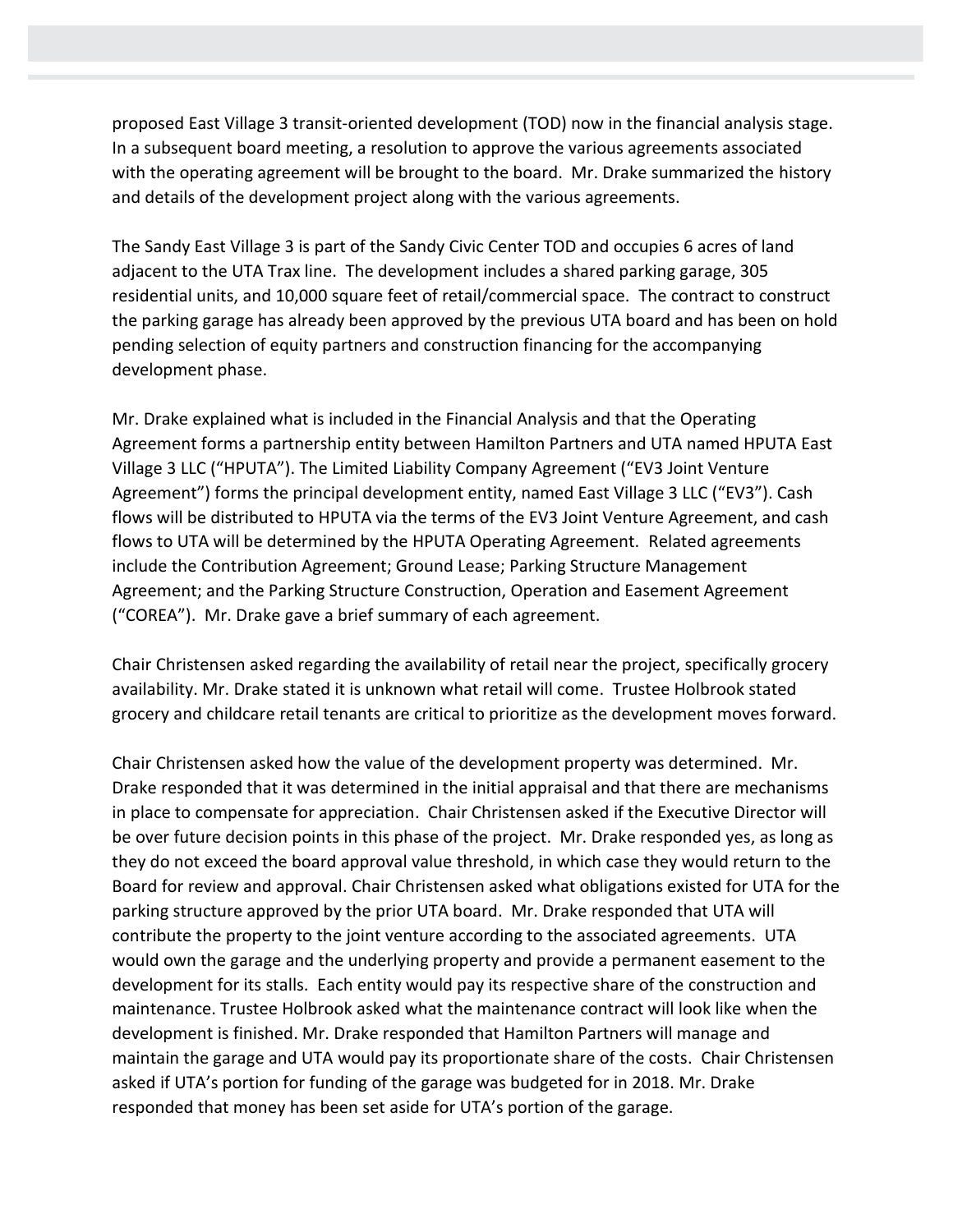#### **Other Business**

**Next Meeting.**  The next meeting of the board will be on Wednesday, June 24, 2020 at 9:00 a.m.

**Adjournment.** The meeting was adjourned at 12:04 p.m. by motion.

Transcribed by Stephanie Withers Executive Assistant to the Board Utah Transit Authority [swithers@rideuta.com](mailto:swithers@rideuta.com) 801.287.2581

*This document is not intended to serve as a full transcript as additional discussion may have taken place; please refer to the meeting materials, audio, or video located at* <https://www.utah.gov/pmn/sitemap/notice/611589.html> *for entire content.*

*This document along with the digital recording constitute the official minutes of this meeting.*